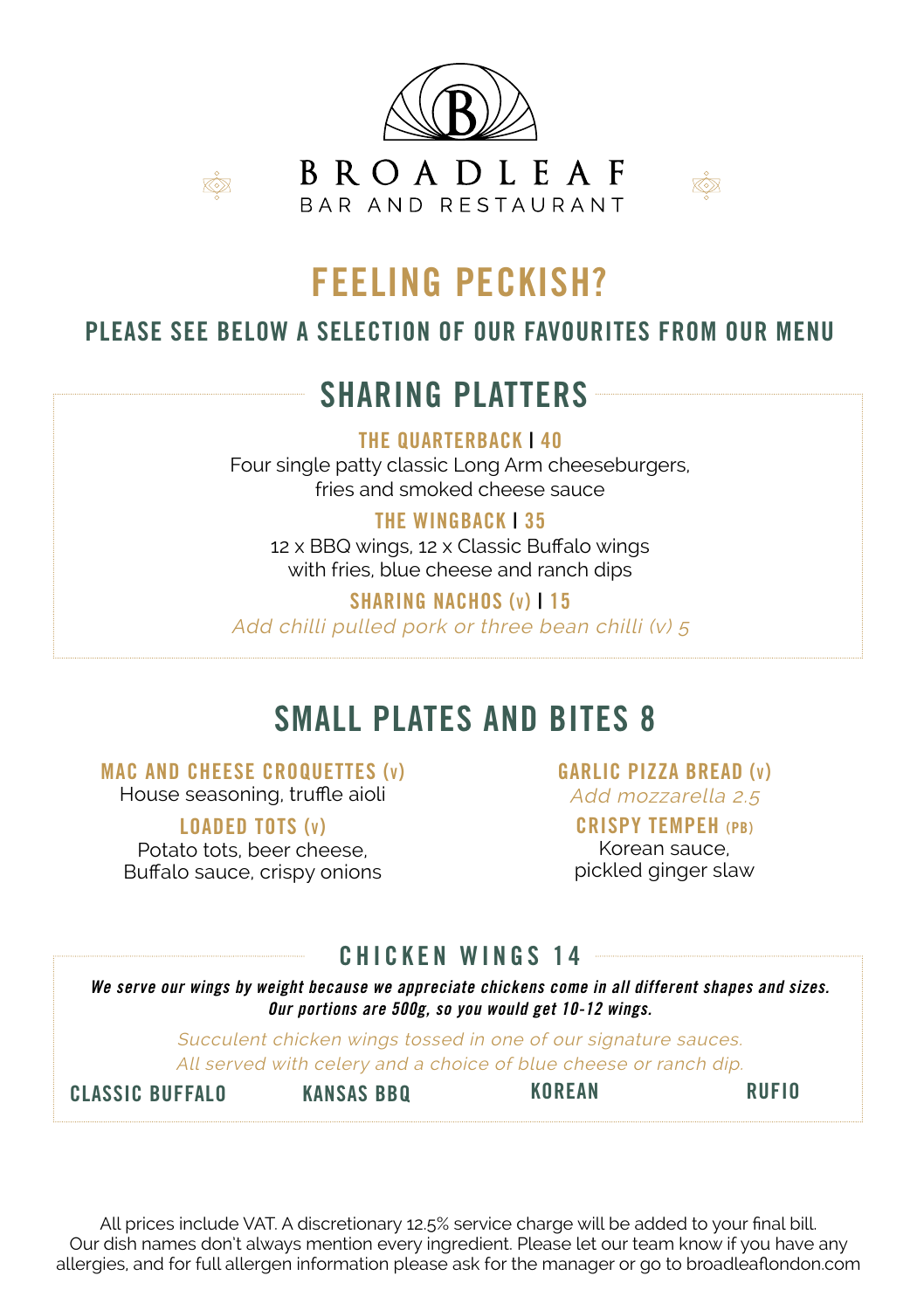# BEER AND CIDER

### FROM THE TAPS AND TANKS

PINT

| Amstel Lager 4.1%                              | 6.1 |
|------------------------------------------------|-----|
| Heineken Lager 5%                              | 6.1 |
| Heineken Silver Lager 4%                       | 6.1 |
| Birra Moretti Lager 4.6%                       | 6.3 |
| Guinness Stout 4.1%                            | 6.2 |
| Orchard Thieves Cider 4.5%                     | 6.2 |
| Brixton Reliance Pale Ale 4.2%                 | 6.5 |
| Brixton Cold Harbour Lager 4.4%                | 6.5 |
| Beavertown, Neck Oil Session IPA, England 4.3% | 6.8 |

### BOTTLES

| Heineken Lager 5% (330ml)                  | 5.7 |
|--------------------------------------------|-----|
| Heineken 0.0 0% (330ml)                    | 4.5 |
| Sol Lager 4.2% (330ml)                     | 5.7 |
| Peroni Red Lager 4.7% (330ml)              | 5.5 |
| Estrella Lager 4.6% (330ml)                | 5.5 |
| Lucky Saint Unfiltered Lager 0.5% (330ml)  | 6   |
| Lagunitas IPA, 6.2% (330ml)                | 6.5 |
| Old Mout (500ml)                           | 6.5 |
| Kiwi & Lime / Strawberry & Apple, Cider 4% |     |

### CANS (330m)

| High Wire Grapefruit, Magic Rock, West Coast Pale Ale 5.5% | 6.5 |
|------------------------------------------------------------|-----|
| Lumina, Siren Craft Brew, Session IPA 4.2%                 | 6.5 |
| Urban Orchard, Hawkes, Dry Cider 4.5%                      | 6.5 |
| BLØND, Pilot, Oatmeal Pale Ale 4%                          | 6.6 |
| Fantasma, Magic Rock, Gluten Free IPA 6.5%                 | 6.6 |

All prices include VAT. A discretionary 12.5% service charge will be added to your final bill. Our dish names don't always mention every ingredient. Please let our team know if you have any allergies, and for full allergen information please ask for the manager or go to broadleaflondon.com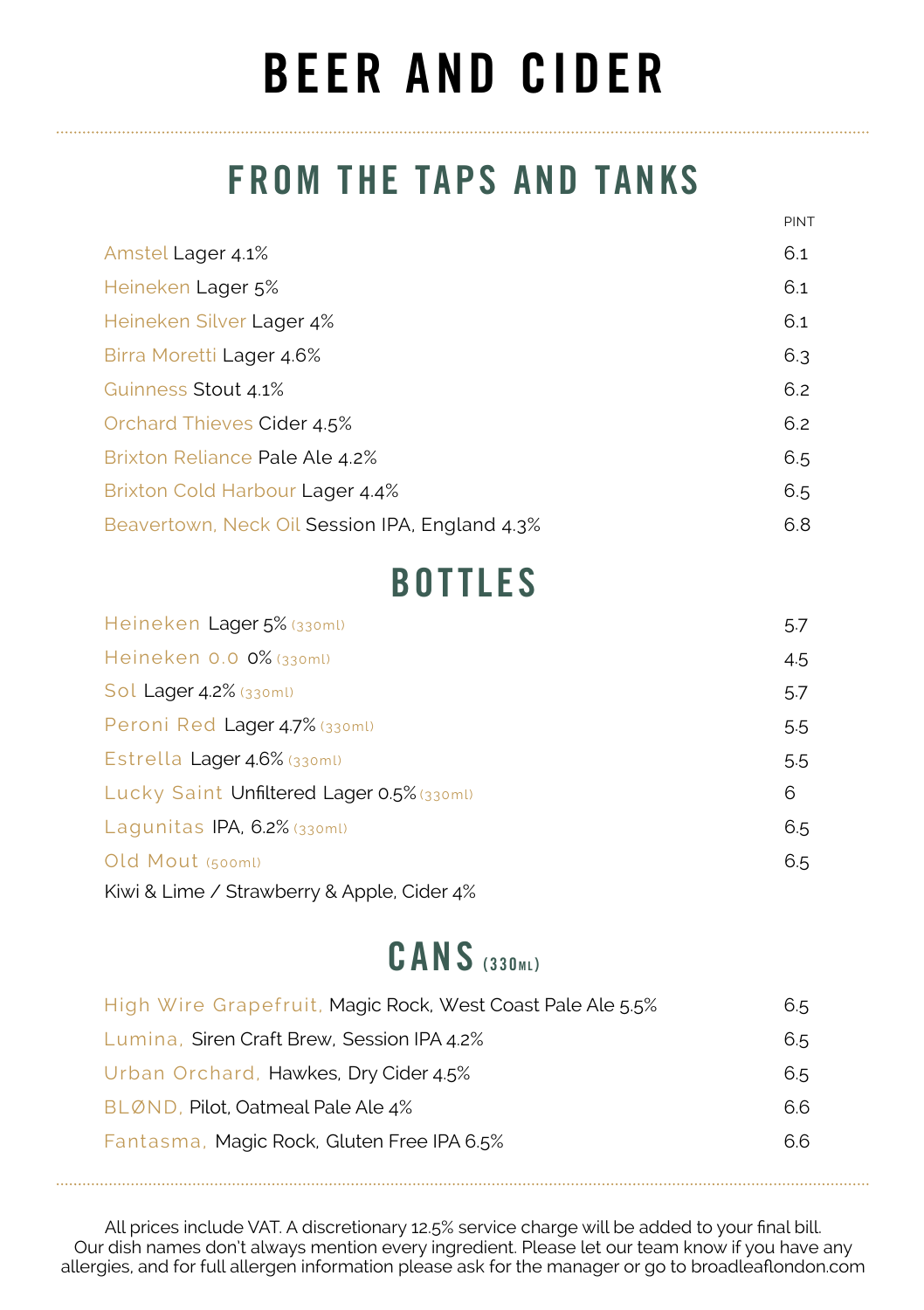## GIN SERVES

MIRABEAU ROSÉ, Provence, France Schweppes Indian tonic, rosemary sprig | 13.6

SLINGSBY RHUBARB, Harrogate, England Schweppes ginger ale, fresh raspberry 13.1

SLINGSBY MARMALADE, Harrogate, England Schweppes Indian tonic, dry orange wheel | 13.1

AGNES ARBER PINEAPPLE, England Schweppes Indian tonic, dry pineapple wheel 12.6

CHASE PINK GRAPEFRUIT AND POMELO, Herefordshire, England Schweppes Indian tonic, grapefruit wedge | 14.1

MALFY CON ARANCIA, Turin, Italy Schweppes Indian tonic, dry orange wheel, basil sprig | 12.1

CHASE GB EXTRA DRY, Herefordshire, England Schweppes Indian tonic, ginger | 12.6

MONKEY 47, Black Forest, Germany Schweppes Indian tonic, grapefruit wedge and zest | 14.1

> PLYMOUTH, Devon, England Schweppes Indian tonic, lemon wedge | 12.1

HENDRICK'S, Girvan, Scotland Schweppes lemonade, cucumber slice, lemon wheel | 12.6

> AVIATION, Oregon, USA Schweppes Indian tonic, lavender sprig | 14.1

#### BROADLEAFLONDON.COM

25 Old Broad Street (to the left of Tower 42), London EC2N 0203 883 7801 | info@broadleaflondon.com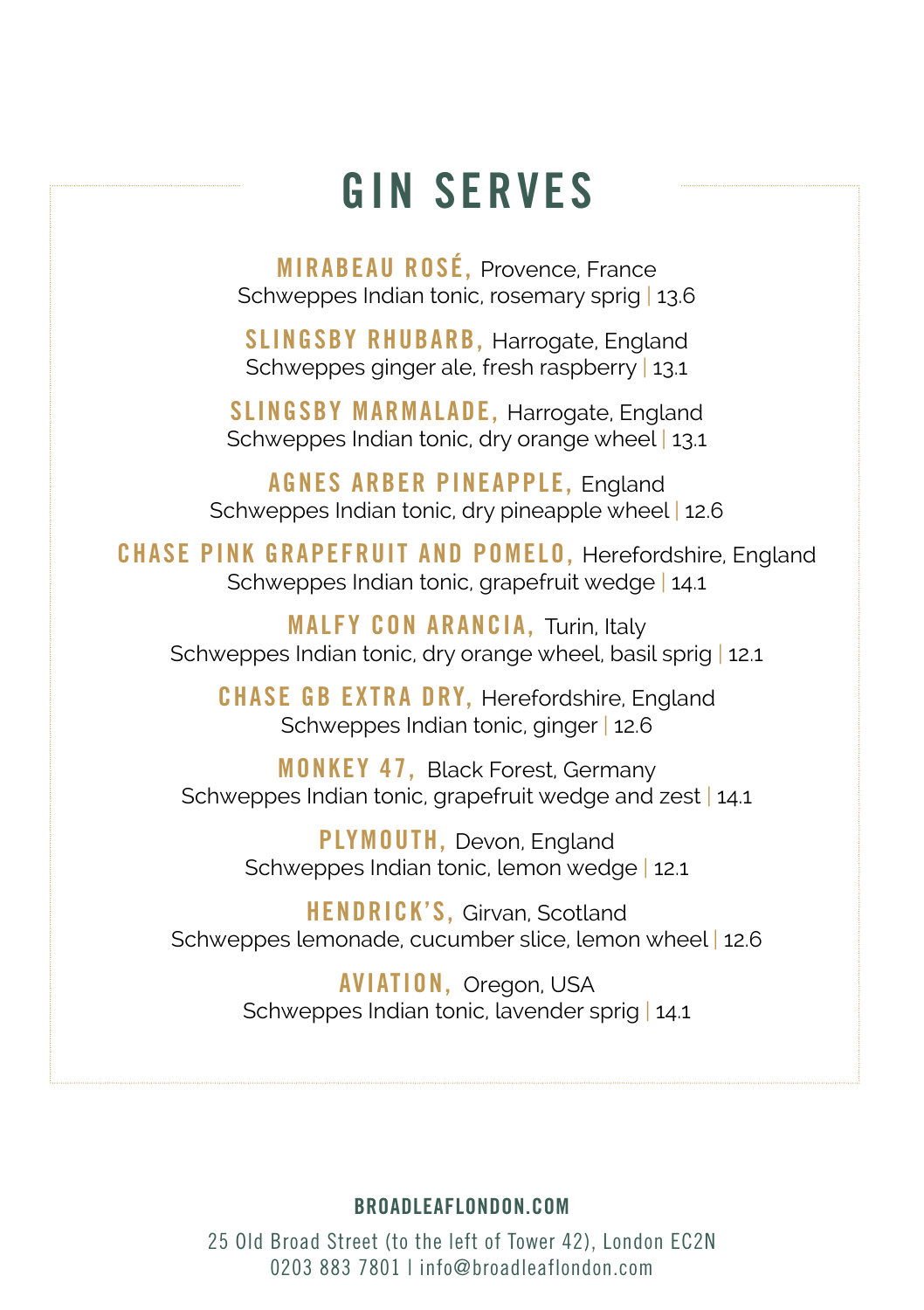# **COCKTAILS**

## SPORTS

#### 'PENNY' HARDAWAY | 11.5

Woodford Reserve, maple syrup, orange bitters

#### WILLIAMS SISTERS | 11.5

The Botanist gin, Belsazar Rosé, sugar syrup, lemon juice, raspberry, egg white

#### ROLAND BUTCHER | 11.5

Brugal Añejo rum, Cointreau, lemon juice, orgeat syrup, egg white

#### JOE FRAZIER | 11.5

Cazcabel tequila, crème de fraise, pink peppercorn syrup, lime juice, pomegranate juice

#### VALENTINO ROSSI | 11.5

Panettone infused Ketel One vodka, Cointreau, Tia Maria, Maraschino Luxardo, egg white

## **CLASSICS**

#### LILLET SPRITZ | 13 Lillet Rosé, Prosecco, Schweppes soda

#### BLOODY MARY | 11.5

Ketel One vodka, house spice mix, tomato juice

#### MOJITO | 11.5

Havana Club 3yr rum, lime, brown sugar, mint

#### MARGARITA | 11.5

Cazcabel Blanco tequila, Cointreau, lime juice

#### ZOMBIE | 11.5

Old J spiced rum, Havana Club 3yr rum, Wray & Nephew overproof rum, orange juice, passion fruit, lime, sugar, Angostura bitters

#### ESPRESSO MARTINI | 11.5

Ketel One vodka, Tia Maria, coffee

#### NEGRONI | 11.5

Tanqueray gin, Belsazar Red, Italian bitters

#### WHISKEY OLD FASHIONED | 11.5

Woodford Reserve bourbon, Angostura bitters, brown sugar

#### DARK AND STORMY | 11.5

Goslings Black Seal rum, Schweppes ginger beer, lime juice, Angostura bitters

#### RUM PUNCH | 11.5

Dead Man's Fingers coconut rum, Wray & Nephew overproof rum, Brugal Añejo rum, pineapple juice, lime juice, watermelon purée, Angostura bitters

#### PASSION FRUIT MARTINI | 11.5

Ketel One vodka, passion fruit purée, vanilla syrup, Prosecco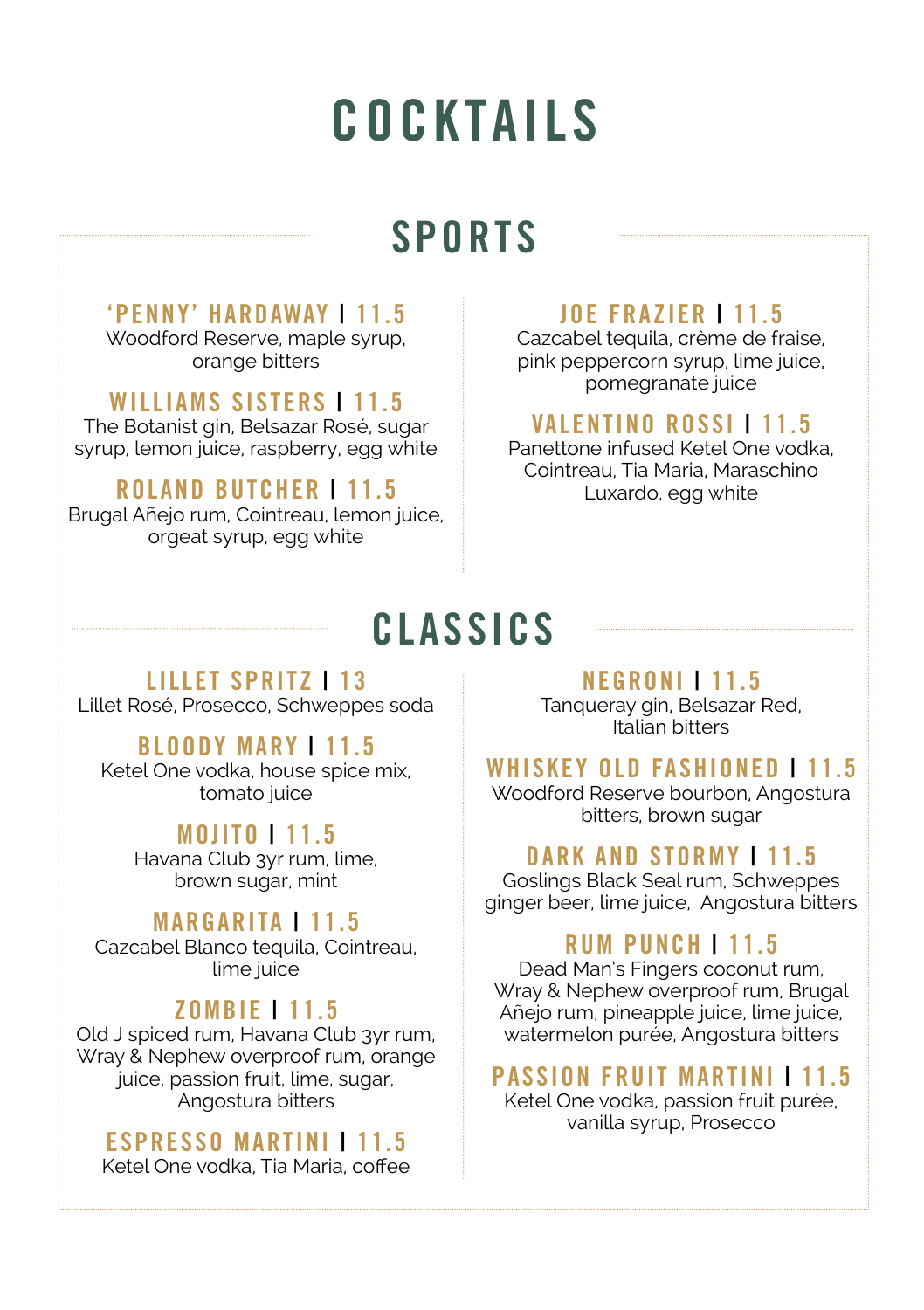# SPARKLING WINE **AND CHAMPAGNE**

|                                                               | 125ml         | <b>Btl</b> |
|---------------------------------------------------------------|---------------|------------|
| Prosecco, Bosco, Canal Grando<br>Extra dry, Veneto, Italy NV  | $9.5^{\circ}$ | -38        |
| Joseph Perrier<br>Cuvée Royale, Brut, Champagne, France NV    | 14            | 72         |
| Taittinger<br>Brut, Champagne, France NV                      |               | 86         |
| <b>Bollinger</b><br>Special Cuvée, Brut, Champagne, France NV |               | 115        |
|                                                               |               |            |
| Prosecco Rosé. ITA<br>Extra dry, Treviso, Italy               | 10.7          | -40        |
| Laurent-Perrier<br>La Cuvée Rosé, Brut, Champagne, France NV  |               | 125        |
|                                                               |               |            |

# ROSÉ WINE

|                                                                          | 175ml | 250ml              | Btl |
|--------------------------------------------------------------------------|-------|--------------------|-----|
| Cuvée Martin<br>Castelão, Setúbal, Portugal                              | 6.8   | $9.2$ 26           |     |
| Château De L'aumerade Cuvée Marie Christine<br>Côtes De Provence, France |       | $10.1$ $13.6$ $39$ |     |

All prices include VAT. A discretionary 12.5% service charge will be added to your final bill. Our dish names don't always mention every ingredient. Please let our team know if you have any allergies, and for full allergen information please ask for the manager or go to broadleaflondon.com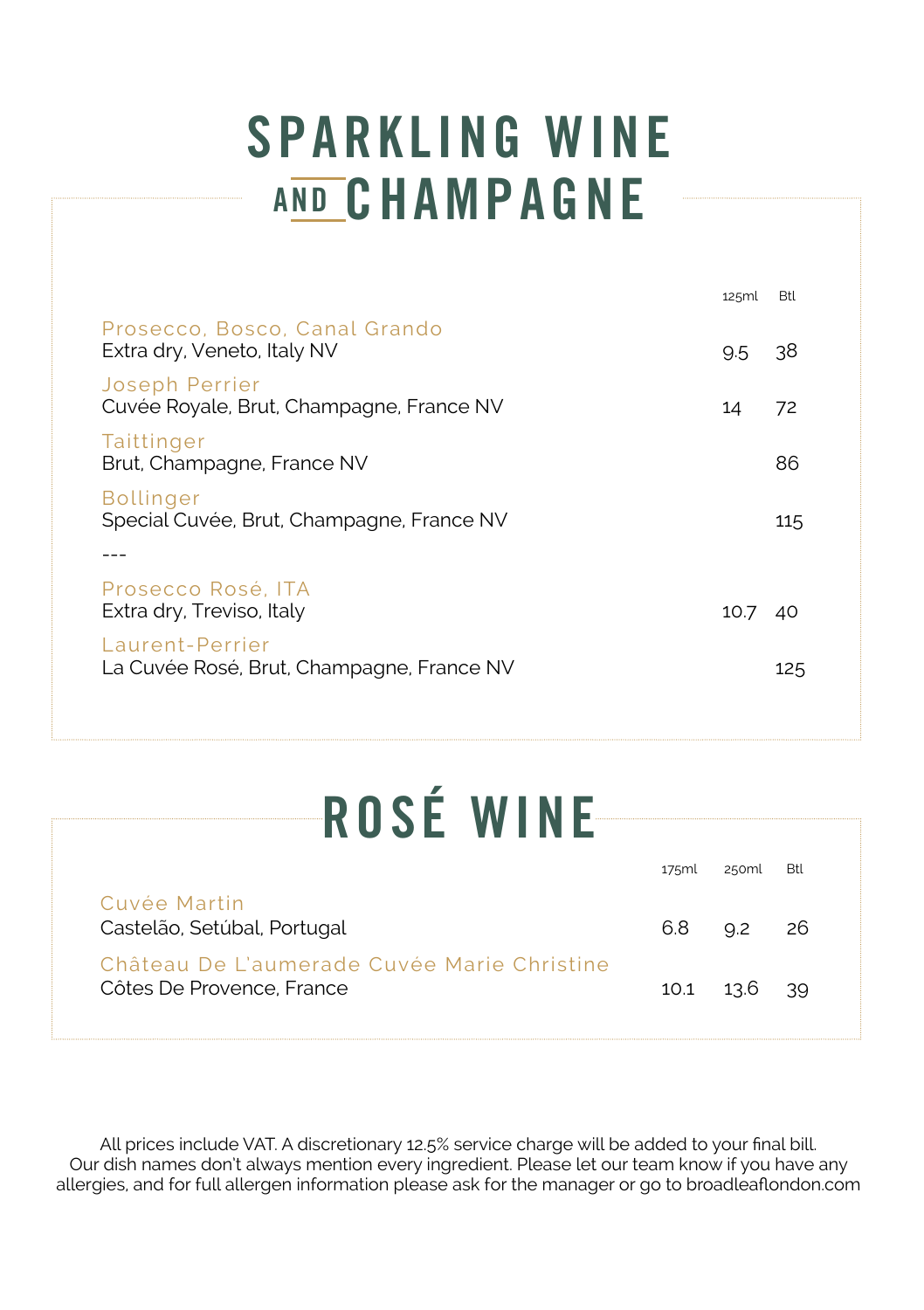# WHITE WINE

|                                                     | 175ml | 250ml   | Btl |
|-----------------------------------------------------|-------|---------|-----|
| Cuvée Martin, Fernão Pires, Setúbal, Portugal       | 6.3   | 8.6     | 24  |
| Novità, Pinot Grigio, Venezie, Italy                | 7.3   | 9.9     | 28  |
| Campanes, Sauvignon Blanc, Tolosan, France          | 7.6   | 10.2 29 |     |
| Viña Edmara, Chardonnay, Valle Central, Chile       | 7.6   | 10.2 29 |     |
| Les Pins De Camille, Picpoul, Languedoc, France     | 8.8   | 11.9    | 34  |
| Hunter's, Sauvignon Blanc, Marlborough, New Zealand | 10.1  | 13.6    | 39  |

# RED WINE

|                                                                  | 175ml | 250ml         | Btl |
|------------------------------------------------------------------|-------|---------------|-----|
| Cuvée Martin, Castelão, Setúbal, Portugal                        |       | 6.3 8.6       | 24  |
| Chevanceau, Grenache/Marselan/Mourvèdre, Herault, France 6.6 8.9 |       |               | 25  |
| Tierra Antica, Cabernet Sauvignon, Chile                         |       | 6.8 9.2 26    |     |
| Castelnau Les Mûriers, Pinot Noir, Pays D'oc, France             |       | 8.6 11.6 33   |     |
| Hugonell Reserva, Rioja, Spain                                   |       | $9.6$ 12.9 37 |     |
| Andeluna 1300, Malbec, Uco Valley, Argentina                     |       | 10.1 13.6     | 39  |

# SWEET AND FORTIFIED

BtL

| Domaine De Coyeux, Cuvée Les Trois Fonts<br>Muscat De Beaumes De Venise , France | 32 |
|----------------------------------------------------------------------------------|----|
| Barros, 10 Year Old Tawny Port<br>Douro, Portugal                                | 62 |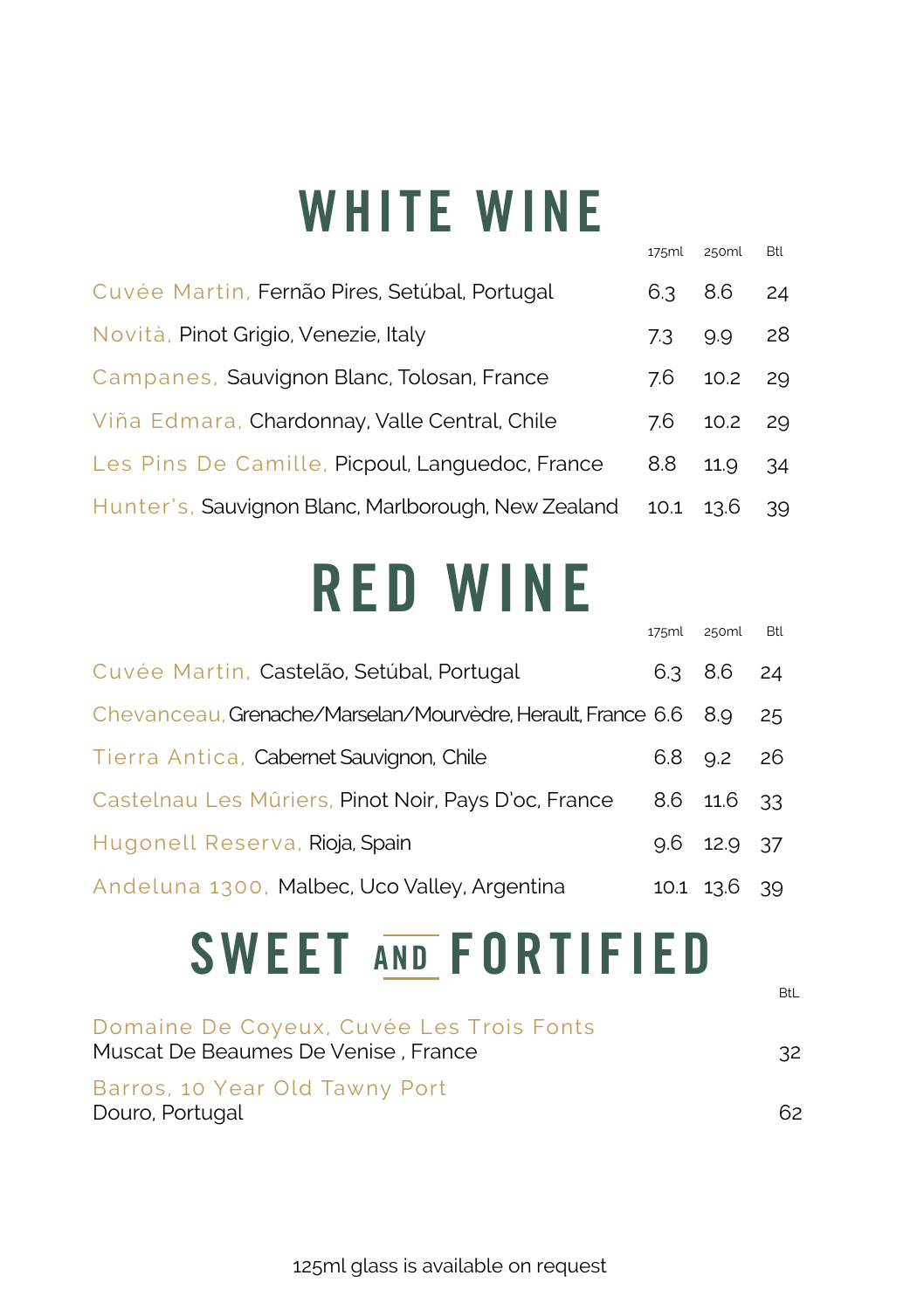# SPIRITS COLLECTION

#### ALL SPIRITS SERVED AS 50ML 25ML AVAILABLE UPON REQUEST

| GIN                               | 50ML  | <b>BOTTLE</b> | <b>RUM</b>                             | 50ML  | <b>BOTTLE</b> |
|-----------------------------------|-------|---------------|----------------------------------------|-------|---------------|
| Agnes Arber Pineapple             | 10.25 |               | Brugal 1888 Gran Reserva               | 11.25 |               |
| Aviation                          | 11.25 | 140           | Brugal Añejo                           | 8.75  |               |
| Chase GB Extra Dry                | 10.25 |               | Havana Club 3yr                        | 7.75  | 100           |
| Chase Pink<br>Grapefruit & Pomelo | 11.75 | 150           | Havana Club 7yr                        | 9.25  |               |
| Hendrick's                        | 10.25 | 130           | Old J Spiced                           | 9.25  | 110           |
| Malfy con Arancia                 | 9.75  |               | Dead Man's Fingers Coconut             | 9.25  |               |
| Mirabeau Rosé                     | 11.25 |               | Ron Zacapa 23yr                        | 13.75 | 160           |
| Monkey 47                         | 11.75 | 150           | Wray & Nephew overproof                | 10.25 |               |
|                                   |       |               |                                        |       |               |
| Plymouth                          | 9.75  |               | <b>SCOTCH AND IRISH WHISK(E)Y</b>      |       |               |
| Slingsby Marmalade                | 11.25 | 150           | Auchentoshan Three Wood                | 13.25 | 155           |
| Slingsby Rhubarb                  | 11.25 |               | Glenmorangie X                         | 10.25 |               |
| Roku                              | 10.25 | 130           | Highland Park 12yr                     | 11.25 |               |
| Tanqueray                         | 8.75  | 100           | Johnnie Walker Black Label             | 9.75  | 110           |
| The Botanist                      | 10.75 |               | Lagavulin 16yr                         | 14.75 |               |
|                                   |       |               | Laphroaig 10yr                         | 11.25 |               |
| <b>TEQUILA</b>                    |       |               | Macallan 12yr                          | 13.75 |               |
| Casamigos Blanco                  | 13.25 |               | Oban 14yr                              | 13.25 |               |
| Casamigos Reposado                | 13.25 | 185           | Slane Irish Whiskey                    | 9.25  |               |
| Cazcabel Blanco                   | 9.25  | 110           |                                        |       |               |
| Cazcabel Coffee                   | 9.25  | 110           | <b>AMERICAN AND JAPANESE WHISK(E)Y</b> |       |               |
| Ojo De Tigre Mezcal               | 11.25 |               | <b>Bulleit</b>                         | 9.75  | 110           |
|                                   |       |               | <b>Bulleit Rye</b>                     | 10.75 |               |
| <b>VODKA</b>                      |       |               | Hibiki Harmony                         | 15.25 |               |
| <b>Belvedere</b>                  | 11.25 |               | Jack Daniel's                          | 9.25  | 100           |
| <b>Black Cow</b>                  | 9.75  |               | Maker's Mark                           | 9.75  |               |
| Chase                             | 10.75 |               | Toki                                   | 10.75 | 120           |
| Cîroc                             | 10.75 | 140           | Woodford Reserve                       | 10.75 |               |
| Haku                              | 10.25 |               |                                        |       |               |
| Ketel One                         | 9.25  | 110           | <b>LIQUEURS AND APERITIFS</b>          |       |               |
|                                   |       |               | Tia Maria                              | 8.25  |               |
| <b>COGNAC AND BRANDY</b>          |       |               | Black Sambuca Luxardo                  | 8.25  |               |
| Hennessy VS                       | 11.25 |               | Amaretto Luxardo                       | 8     |               |
|                                   |       |               | Lillet Rosé/Blanc                      | 8.25  |               |
|                                   |       |               | Cointreau                              | 9.25  |               |
|                                   |       |               | Belsazar Vermouth Red                  | 9.25  |               |
|                                   |       |               | Belsazar Vermouth                      | 9.25  |               |

Dry/Rosé/White